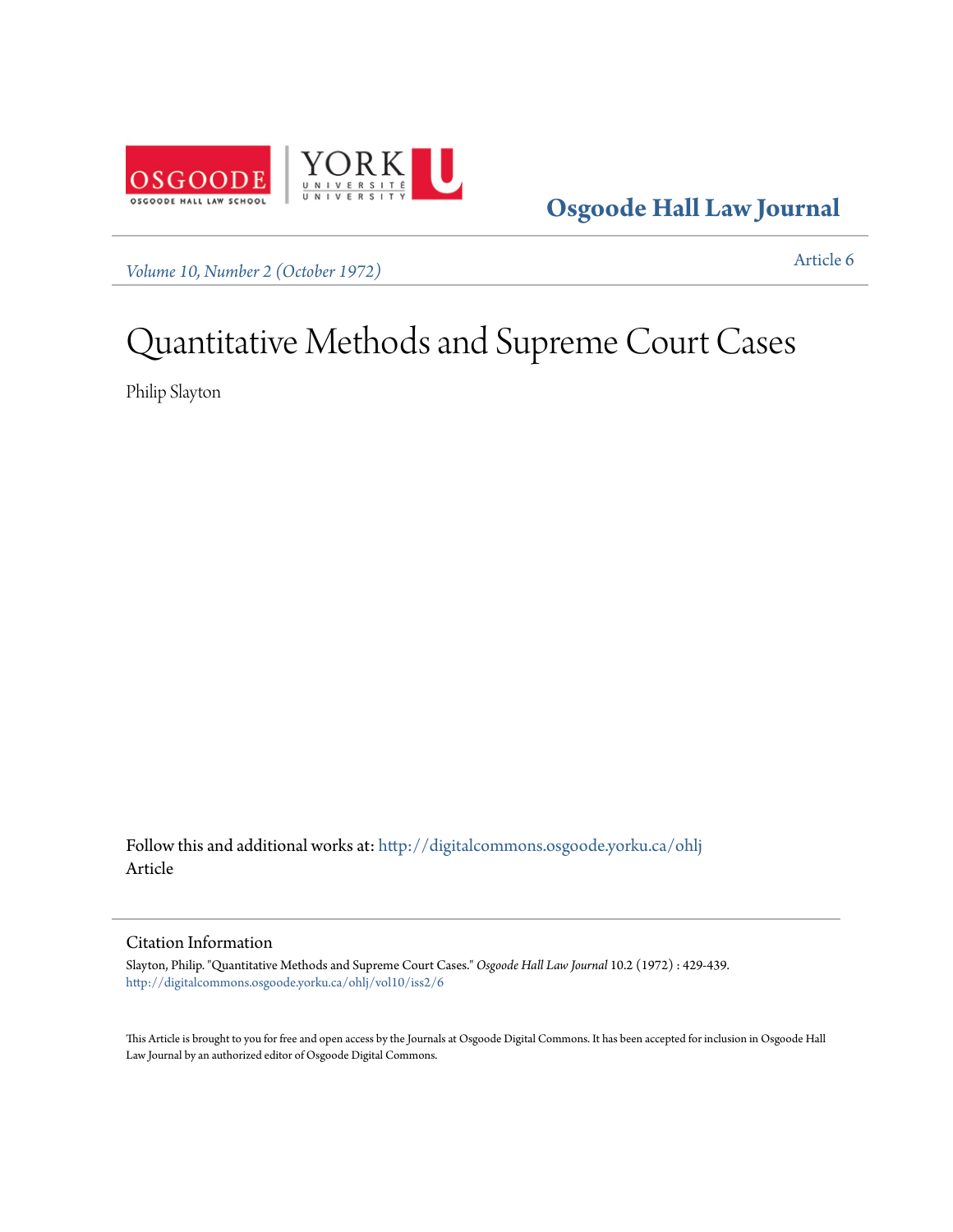## QUANTITATIVE **METHODS AND SUPREME COURT CASES**

## By PmLIP **SLAYTON\***

It is generally thought necessary, in order to grasp the "meaning" of a judicial decision, to analyse virtually every word uttered by a judge. Scholars eagerly seek in judgments, legal, logical, and even literary inconsistencies. Academic lawyers argue over what in a given case is the *ratio decidendi* and what is merely *obiter.* Barristers and the bench, committed to *stare decisis,* pore over the texts of decisions, looking for a solution to a worrying case.

A variety of forces opposed to this tradition, building in strength over a number of years, have lately coalesced. The result is a radical departure by some in the way of analysing judicial decisions. In Canada this has been most apparent in scholarly writing on the Supreme Court of Canada. The old style academic article,' developing general statements of legal principles by extensive analysis of individual decisions, now competes with the new methodology of linear cumulative scaling, or scalogram analysis.<sup>2</sup>

Scalogram analysis is one research method in a complex scheme of research methods, research theory, and substantive theory. Glendon Schubert has identified four levels of methodological complexity: statistical description of empirical data collected, linear cumulative scaling, multi-variate

<sup>\*</sup>Assistant Professor of Law, McGill University. I should like particularly to express my gratitude to Professor Sydney Peck, of Osgoode Hall Law School, York University, for gently correcting many of my misconceptions of quantitative methods. My thanks also to Professor Glendon Schubert, of the Department of Political Science, University of Hawaii, who pointed out serious inadequacies in my study of behaviouralism.

**I** Such as O'Halloran, *Criminal Law and the Supreme Court 1923-1947* (1948), 26 Can. Bar Rev. 158; Laskin, *The Supreme Court of Canada: A Final Court of and for Canadians* (1951), 29 Can. Bar Rev. 1038; Read, *The Judicial Process in Common Law Canada (1959),* 37 Can. Bar Rev. **265;** Azard, *Cour sllpreme du Canada et l'application* du *droit civil de* la *province de Qudbec* **(1965),** 43 Can. Bar Rev. 553; Slayton, *The Supreme Court of Canada and the Common Law of Contract* (1971), 17 McGill **LJ.** 476; and Weiler, *Groping Towards a Canadian Tort Law: The Role of the Supreme Court of Canada* (1971), 21 **U.** of Toronto **LJ.** 267. Weiler's article is probably not a good example of traditional analysis, forming part of a series of articles with precise and in some respects novel theoretical underpinnings.<br><sup>2</sup> See, for example, Peck, *The Supreme Court of Canada, 1958-1966: A Search for* 

*Policy through Scalogram Analysis* **(1967),** 45 Can. Bar Rev. **666;** Peck, *A Behavioural Approach to the Judicial Process: Scalogram Analysis* (1967), **5** O.H.LJ. **6;** Peck, *A Scalogram Analysis of the Supreme Court of Canada, 1958-1967* in Schubert and Danelski (eds.), *Comparative Judicial Behaviour* (New York: Oxford University Press, **1969) 293;** and Fouts, *Policy-Making in the Supreme Court of Canada, 1950-1960 in Comparative Judicial Behaviour* 257. Russell, in *The Supreme Court of Canada as a Bilingual and Bicultural Institution* (Ottawa: The Queen's Printer, 1969), employs rather crude quantitative techniques. Says Russell himself at **p.** 114: "... we hasten to acknowledge the relatively primitive quality of the quantifying techniques we have employed. With the exception of the bloc-voting analysis derived from the work of Glendon Schubert, the other schemes were developed very quickly and in a completely *ad hoc* manner."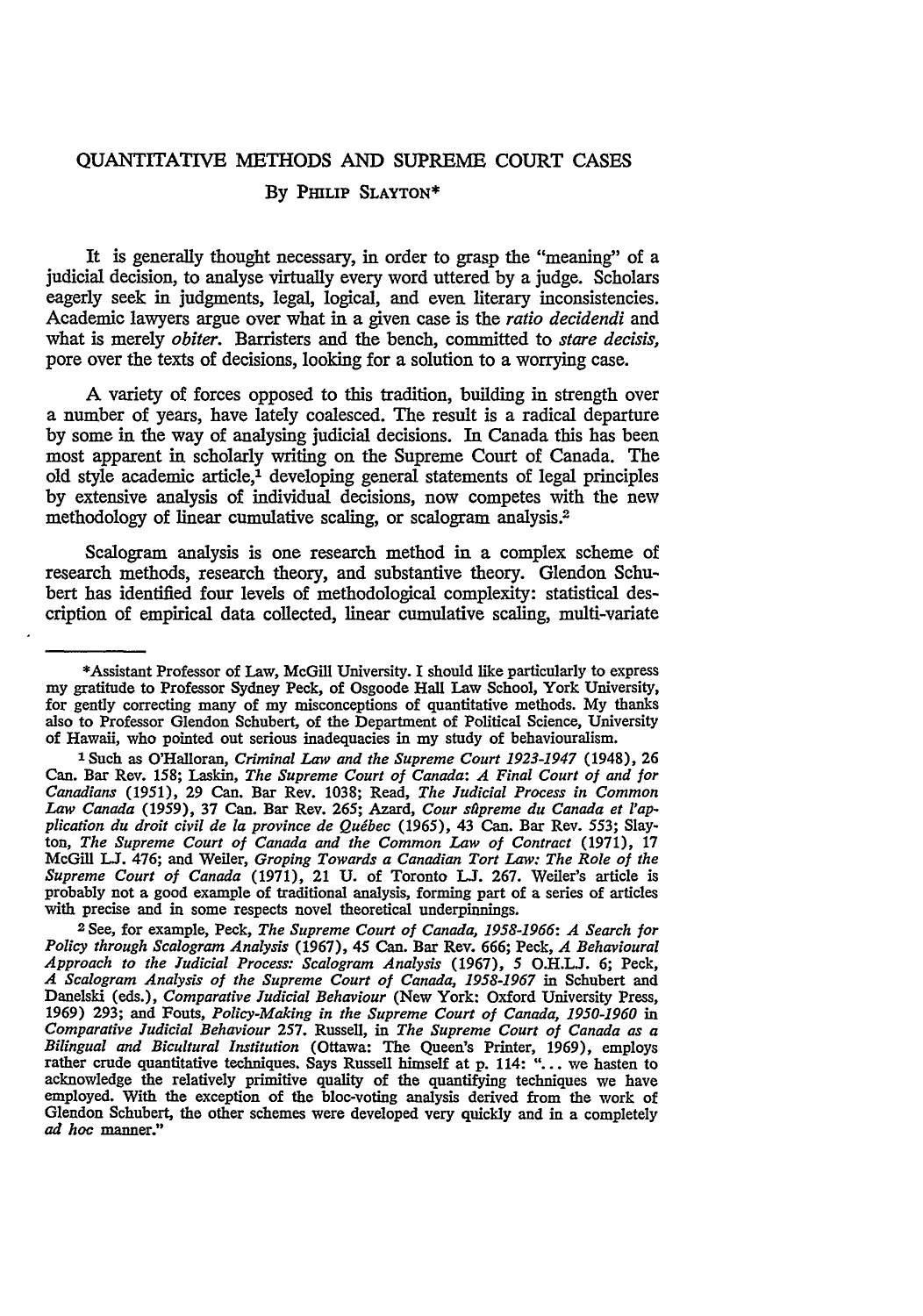analysis, and causal analysis. He has described four levels of "research theory" which he believes correspond closely to the levels of research methods: sociological theory, cumulative scaling concerned with attitudinal theory as a branch of social psychology, metric factor or smallest space analysis investigating judicial ideology as a branch of social psychology, and a special kind of mathematical statistics which facilitates causal analysis. Finally, Schubert lists five levels of what he calls substantive theory --- sociological jurisprudence, legal sociology (investigating the cultural bases for adjudicative systems), political sociology (having as its objective the empirical description of adjudicative systems as an aspect of political behaviour), the social psychology of elite ideology, and general decision-making theory.<sup>8</sup>

The origins of the scaling method<sup>4</sup> are apparently to be found in psychophysics, a science developed in the nineteenth century by Gustav Fechner.5 Gulliksen describes psychophysics as including "the measurement of sensory attributes and the quantification of perception, in order to correlate these psychological scales with physical measurements of the stimuli."<sup>6</sup> In 1927, a paper by Louis Thurstone<sup>7</sup> "developed the law of comparative judgment for data collected by Fechner's method of paired comparisons and showed that it was possible to obtain internally consistent measurements for various psychological attributes such as, for example, the intensity of feeling toward various 'nationalities,' the judgment of the various merits of compositions, or preferences for various foods or gifts."8 The 1927 Thurstone paper, according to Gulliksen, was the inspiration for a tremendous body of work on procedures for constructing scales for the measurement of psychological attributes.

Scalogram analysis is only one of many measurement procedures existing at the same level of methodological complexity. Torgerson divides these procedures into three kinds: the subject-centered approach, in which variation in the reaction (responses) of the subjects to the stimuli is attributed to individual differences in the subjects; the judgment approach, in which variations in the reactions of subjects to the stimuli is attributed to differences in the stimuli; and the response approach, in which variability of reactions to stimuli is ascribed to both variation in the subjects and in the stimuli.<sup>9</sup> Scalogram analysis exemplifies the response approach, in which "the task set for the subject is to respond to a stimulus on the basis of the position of the

**<sup>7</sup>**Thurstone, *A Law of Comparative Judgment* (1927), 34 Psychol. Rev. 273. **<sup>8</sup>**Gulliksen, *supra* note 5 at v.

aFor this analysis, see Schubert, *From Area Study to Mathematical Theory, in Comparative Judicial Behaviour, supra* note 2 at 13-15.

<sup>&</sup>lt;sup>4</sup> We are now discussing, to use Schubert's system, the linear cumulative scaling level of methodological complexity, and the cumulative scaling level of research theory (concerned with attitudinal theory as a branch of

York: Wiley, 1958) at v. *<sup>0</sup> Id.*

**<sup>9</sup>**Torgerson, *supra* note 5 at 46. Torgerson has little interest in the subject-centered approach; most applications of this approach he considers simply "measurement by definition."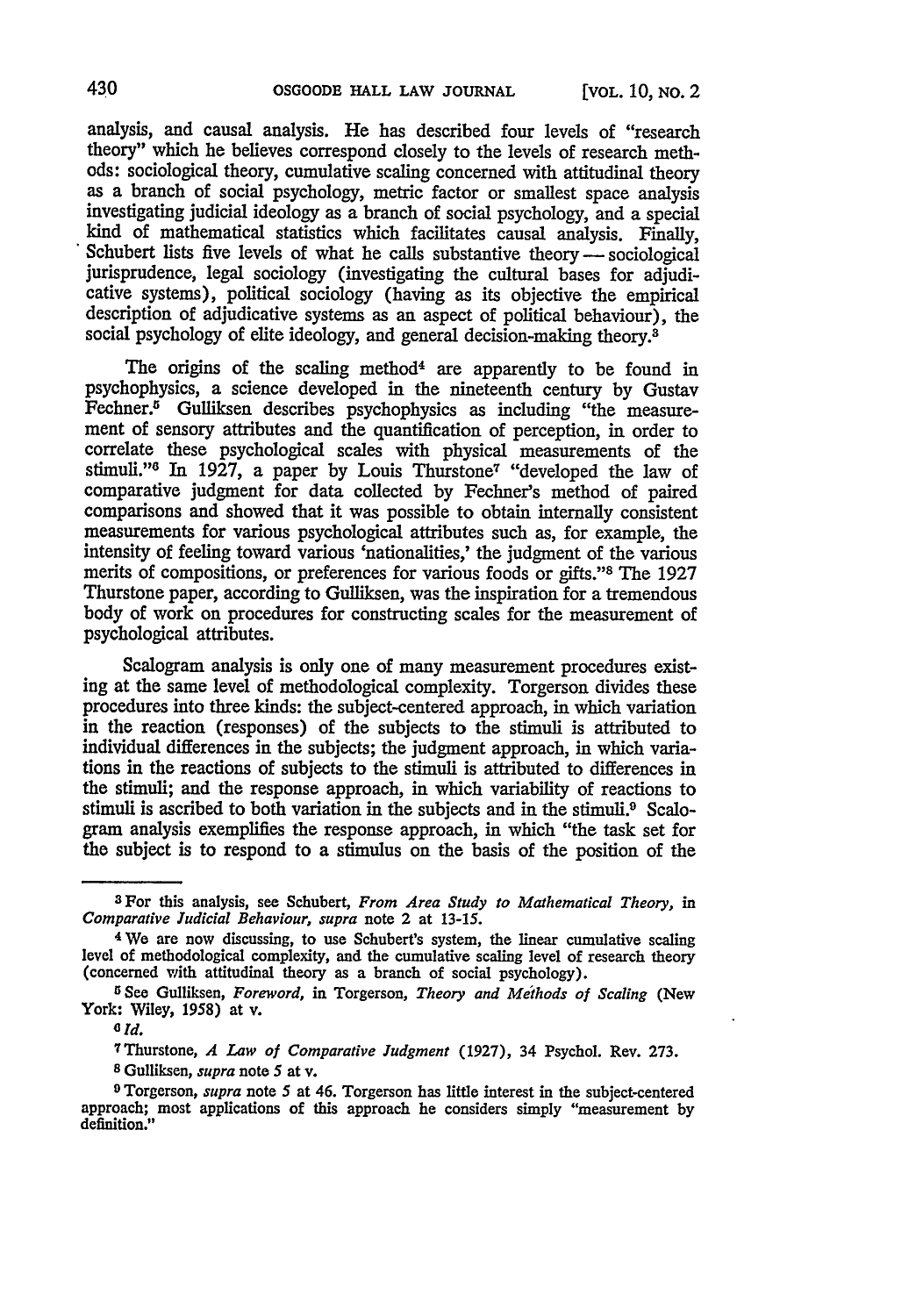stimulus in relation to the subject's own position with respect to the attribute."<sup>10</sup> In the judgment approach, "the task set for the subject is to evaluate the stimuli with respect to some designated attribute."<sup>11</sup> Torgerson distintinguishes between the two approaches in this way:

**...** consider two attitude statements taken from Thurstone and Chave's monograph (1929, **p.** 61).

1. I find the services of the church both restful and inspiring.

2. I think the church is a parasite on society.

In the judgment approach, the task set for the subject might be to judge which statement is more favourable to the church. **A** subject would be expected to pick statement 1 regardless of his own attitude toward the church. In the response approach, the task set for the subject might be to pick the statement with which he is in closest agreement. In this case, both his own attitude and the attitude reflected by the stimuli act to determine his response.<sup>12</sup>

Within the category of response methods, Torgerson draws some crucial distinctions. Deterministic models state an ideal case which is not expected to correspond exactly with reality; accordingly, there is no provision for error. The result is that "all the variations in the responses of subjects to stimuli are accounted for in the model by the positions of the subjects and the positions of the stimuli."<sup>13</sup> Probabilistic models, by contrast, incorporate the idea of error and can account for unsystematic variation. A further classification examines the nature of the subject's task. He may be required to respond categorically (simply agreeing or disagreeing), or comparatively (ordering stimuli according to preference.) Scalogram analysis, to adopt these additional distinctions, is deterministic and requires categorical responses.<sup>14</sup>

Glendon Schubert was one of the first seriously to experiment with the applicability of cumulative scaling techniques to judicial decisions. Writing in 1959, Schubert observed that scaling cases differed from scaling in socialpsychological research in at least two important respects. First of all, in social-psychological research, the size of the set of items constituting what is known as "the universe of content" is generally unknown; it is difficult or impossible to ask all possible questions relating to the topic, and equally difficult or impossible to prepare what is without question a fair sample of all possible questions. By contrast, argued Schubert, the student of judicial cases can easily define his universe of content, (e.g., *all* Supreme Court decisions dealing with *mens rea,* or *res ipsa loquitur),* and the universe of content so defined is of known size and can be exhausted. This conceptual difference produces a procedural difference; "in attitude research, one often eliminates items on the ground that 'they do not scale'; we [legal scholars]

**19723**

*<sup>10</sup>* **Id.** at 48.

**<sup>11</sup>***Id.*

<sup>12</sup> *Id.* at 48-9. The Thurstone and Chave monograph referred to is *The Measurement of Attitude* (Chicago: University of Chicago Press, 1929).

**<sup>13</sup> Id.** at **59.**

<sup>14</sup>**Id.** at **60.**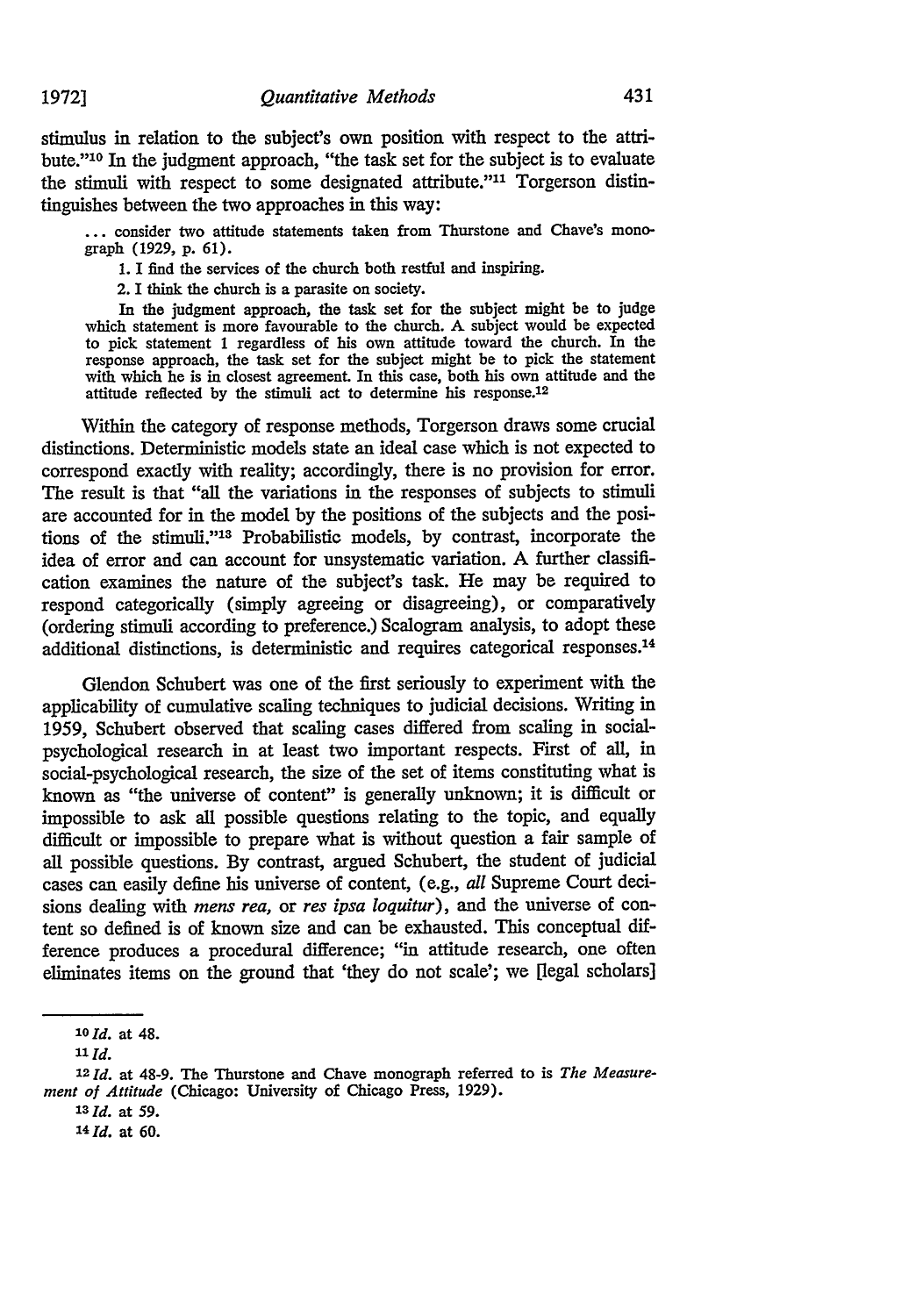have no occasion or justification for excluding cases on these grounds."15 Writes Schubert:

If, after analysis, the researcher [social psychologist] finds some item to evoke an unusual number of responses which do not fit the hypothesized scale pattern, he can draw the following alternative inferences: either he can argue that the offending item should never have been included since it elicits responses along some dimension other than the universe to be scaled; o argue that the item clearly belongs in the hypothesized universe and that, therefore, given the large number of deviant responses, the theoretical continuum has no counterpart in the empirical world — the attitude is "not scalable." ...

In the scale analysis of judicial cases, the items are not "constructed," and we cannot argue therefore that their connotations are other than those "intended." Rather, cases are selected by classifying the known collection of all cases decided.... For this reason, our scales contain two types of items that would ordinarily not be found in scales constructed by social psychologists: items which "do not scale," and items which "duplicate" one another.16

The second important respect in which social-psychological scaling differs from scaling cases, notes Schubert, is in the definition of "respondent." In the field of social psychology, "the entire 'instrument' is given to all respondents. Consequently, the respondents answering each item are identical and hence equal in number. Conversely, all respondents react to all items in the same set."<sup>17</sup> But in scaling judicial decisions, a large non-response factor must be taken into account, since (1) there may be vacancies on the court being examined, (2) a judge may decline to participate in a given case, (3) a judge who participates in a case may decline to vote on the merits, and (4) judges vote only in cases considered during their incumbency, but universes of content extend well beyond any given incumbency.<sup>18</sup>

Schubert's 1959 book, in addition to indicating in general terms the way in which a technique developed in the field of social psychology could be applied to the analysis of judicial decisions, described precisely how scalograms of judicial cases could be constructed,<sup>19</sup> and made a number of experimental applications of scalogram analysis to the Supreme Court of the United States.20 Schubert's pioneering work continued in 1963 with the publication of *Judicial Decision-Making,2'* essays edited by Schubert, and with the 1965

- **<sup>18</sup>Id.** at **278.**
- *<sup>19</sup>Id.* at **280-290.**

**<sup>1</sup>**<sup>5</sup> Schubert, *Quantitative Analysis of Judicial Decisions* (Glencoe: The Free Press, 1959) 269-70.

*<sup>10</sup> Id.* at **276.**

**<sup>17</sup>***Id.* at **277.**

**<sup>20</sup>** *Id.* at 290-376. These pages include a discussion of the Kort procedure for predicting decisions mathematically. See Fred Kort, *Predicting Supreme Court Decisions Mathematically: A* Quantitative Analysis of *the 'Right to Counsel' Cases, (1957), 51* Am. Pol. Sci. Rev. 1.

**<sup>21</sup>**(Glencoe: The Free Press, 1963). This volume includes studies by Sidney Ulmer, Stuart Nagel, Harold Spaeth, Joseph Tannenhaus, Fred Kort, and Ulf Torger- son. Another volume of case-studies edited **by** Schubert (with David Danelski) is *Comparative Judicial Behaviour* (London: Oxford University Press, 1969).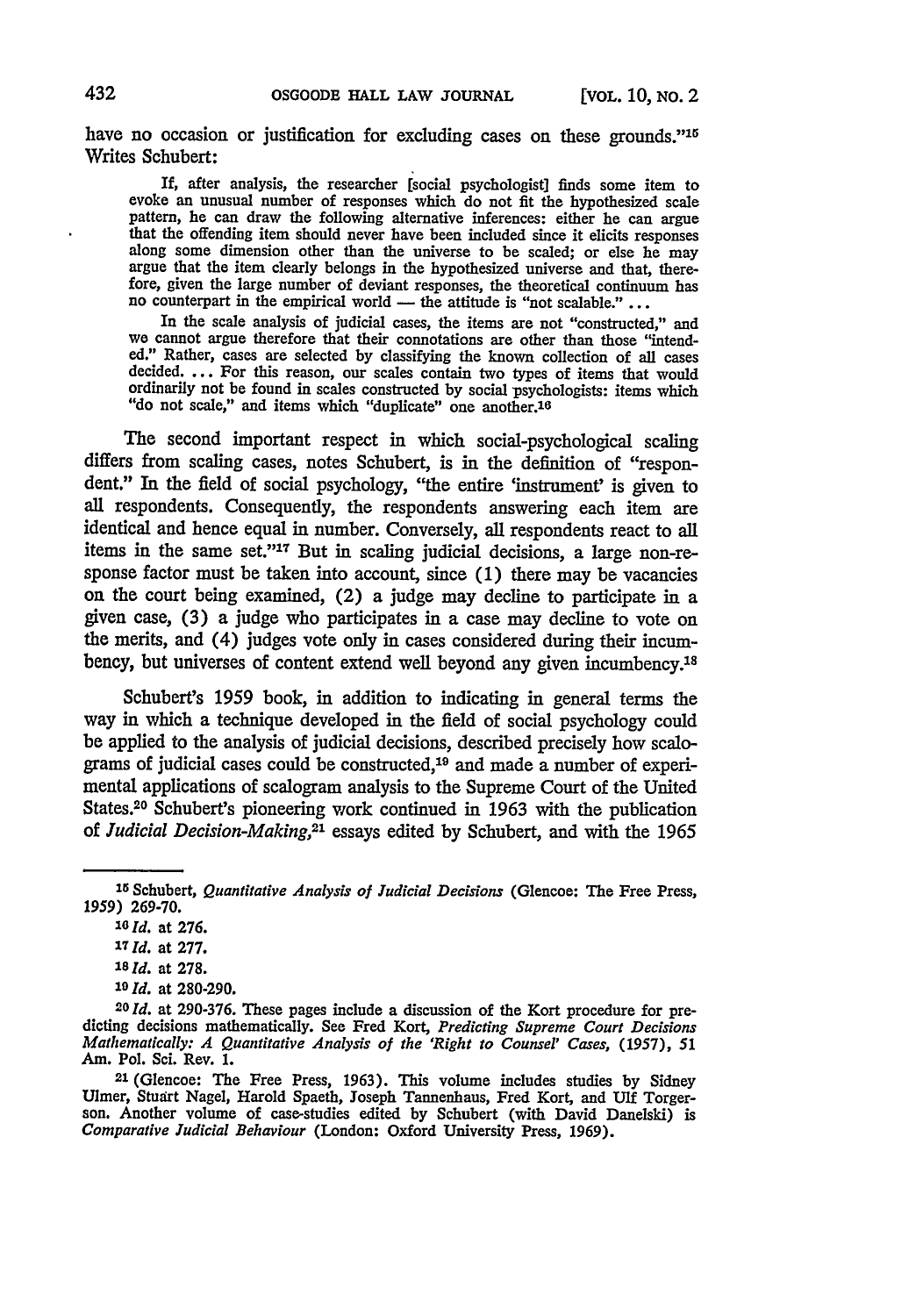study *The Judicial Mind.22 In The Judicial Mind,* Schubert described the scaling methodology in this way:

**...** the cases which the Court has docketed for decision-making on the merits questionnaire. Each case asks the justices to respond to the question: is your attitude toward value X sufficiently favourable that you believe that a claim of degree Y should be upheld? ... X defines the content of the scale variable which is perceived by the respondents to be the relevant criterion for deciding the case; Y is the perceived verbal statement which specifies the location of the stimulus-<br>point on the scale ...

If a judicial respondent accepts the defined valuation, he is scored as having voted affirmatively; **if** he rejects it, he is scored as having voted negatively. The scale matrix consists of scores for the votes of the respondents, with each column consisting of the set of votes of a single justice for all decisions in which he participated, and each row consisting of that set of votes for all justices who participated in a particular decision... In constructing the scale, the objective is the usual one of maximizing the internal consistency of the voting patterns for the respondents **.. 23**

Canadian writers have not embraced cumulative methods with the fervour of some of their American counterparts. 24 Professor Sydney Peck's claims for scalogram analysis, for example, have been consistently modest. To quote a passage I have already quoted elsewhere:

**:-** a scalogram should be taken, *prima jacie,* only as describing the effect of justices' votes on a particular type of claim or value raised by a group of cases. Regarded alone, the scalogram does not indicate directly the justices' attitudes to the value; nor does it establish that the justices decide cases on the basis of their attitudes, although it may suggest the possibility that they do. Such a possibility must be assessed in the light of the reasons for judgment in the scaled cases, the unanimous decisions which do not appear on the scale, and the whole range of legal and sociological insights which are revealed by a traditional and realist analysis of the case.<sup>25</sup>

As a criticism of the kind of work -done by Peck, I have noted elsewhere that preparation of a scalogram requires characterization of the issue raised

**22** (Evanston: Northwestern University Press, 1965). In 1965 Schubert also published *Judicial Policy-Making* (Glenview: Scott, Foresman, 1965), a study of the judi- ciary based on what is known as "systems theory" or "structional-functional analysis."

**23.** Schubert, *The Judicial Mind, supra* note 22 at 75-77. This work is replete with examples of the application of the scaling methodology. For a detailed account of the theory of scalogram analysis, see Torgerson, *supra* note 5 at 307-317, and Coombs, *A* lative scaling, see Tannenhaus, *The Cumulative Scaling of Judicial Decisions* (1966), 79 Harv. L Rev. 1586, quoted and discussed by Slayton, *A Critical Comment on Scalegram Analysis of Supreme Court of Canada Cases* (1971), 21 U. of Toronto *LJ.* at 396-7.

24 Extravagant claims for the method have been rejected by some American writers. Peck, *supra* note 2, 5 **O.H.LJ.,** footnotes 81, 82a and 88, cites the following writings critical of judicial behaviouralists: Becker, *Inquiry into a School of Thought in the Judicial Behaviour Movement* (1963), Midw. **J.** Pol. Sci. 254; Mendelson, *The Neo-Behavioural Approach to the Judicial Process: A Critique* (1963), 57 Am. Pol. Sci. Rev. 593; Mendelson, *The Untroubled World of Jurimetrics* (1964), 22 **J.** Pol. 914. For a different evaluation, see Baade, *Foreword* (1963), 28 Law & Contemp. Prob. 1.

25 Peck, *supra* note 2, 45 Can. Bar Rev. at 681, quoted by Slayton, *supra* note 23 at 398. Similar passages appear in Peck, *supra* note 2, 5 O.H.LJ. at 21, and Peck, *supra* note 2, *Comparative Judicial Behaviour* at 294.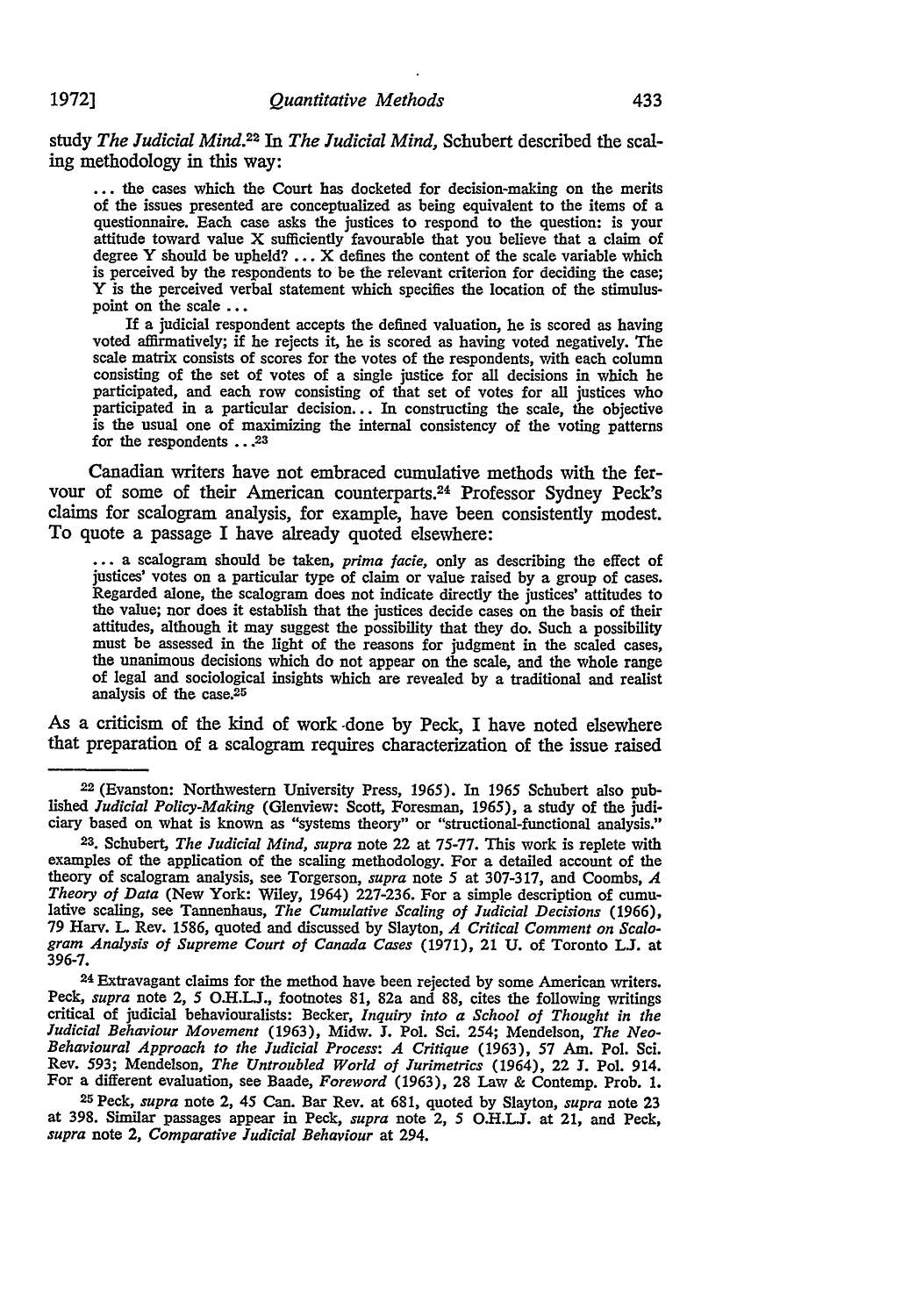by cases that may be of interest (so that an appropriate universe of content can be constituted), and that it is the researcher who makes the required characterization. **I** wrote:

... [the researcher] is willing to ignore the spectrum of reasons why a judge might decide the case ... and assume that the judge's vote is an answer to his, the researcher's, postulated question. It appears that although scalogram analysis proceeds on the assumption that judges decide cases on the basis of their atti-<br>tudes towards policy issues, the technique requires that the analysts, by postulating questions which characterize cases, impose their, the analysts', attitudes on the judiciary.<sup>26</sup>

Professor Peck has pointed out<sup>27</sup> that if one regards the scalogram as simply being a descriptive device which shows the effects of judges' voting patterns on particular types of issues, then this criticism of mine is at the very least irrelevant, since no assumptions about judges' *attitudes* have been made. The researcher has, of course, exercised judgment in deciding what cases are relevant to what issues, and may well have decided incorrectly. Such a mistake would mean that the scalogram was misleading in showing how the Court has affected a given issue, but it would *not* mean that judges' attitudes had been incorrectly characterized.

Professor Paul Weiler has recently been publishing a series of studies of the Supreme Court of Canada which employs, to some extent, the scalegram method.<sup>28</sup> Weiler's attitude towards the method is ambivalent. On the one hand, he apparently feels that behavioural analysis can indicate the role of judicial attitudes in decision-making. He writes that "behavioural analysis of the flow of decisions is likely to isolate ... attitudes and indicate their influence on judicial choices made <sup>229</sup> and says of the significance of the cumulative scale that "if statistical criteria excluding chance are met, it becomes legitimate (though perhaps not scientifically *necessary)* to infer that the judges perceived these cases along this particular dimension and voted in accordance with their attitude to it."30

On the other hand, Weiler recognizes many of the defects of cumulative scaling, and is cautious in use of the method. He notes that "judges may

*<sup>2</sup> <sup>6</sup>*Slayton, *supra* note **23** at 397. Peck alludes to this point in *45* Can. Bar Rev. at 674.

 $27$ In private correspondence with the author, Professor Peck suggests, I think correctly, that in my earlier article I failed to differentiate clearly between scalogram analysis as a technique for measuring attitudes and scalogram analysis as a descriptive device only. Professor Peck writes: "I think that our approach is different in that you have not drawn as sharp a distinction as I ha

<sup>49</sup> Can. Bar Rev. 280; Weiler, Groping Towards a Canadian Tort Law: The Role of the Supreme Court of Canada (1971), 21 U of Toronto L.J. 267; Weiler, The 'Slippery Slope' of Judicial Intervention: The Supreme Court and Cana *1950-1970* (1971), 9 **O.H.LJ.** 1. Weiler laid the foundation for his study of the Supreme Court in *Two Models of Judicial Decision-Making* (1968), 46 Can. Bar Rev. 406, and in *Legal Values and Judicial Decision-Making* (1970), 48 Can. Bar Rev. 1.

**<sup>20</sup>***Id.,* 49 Can. Bar Rev. at 291.

**<sup>30</sup>***Id.* at 292.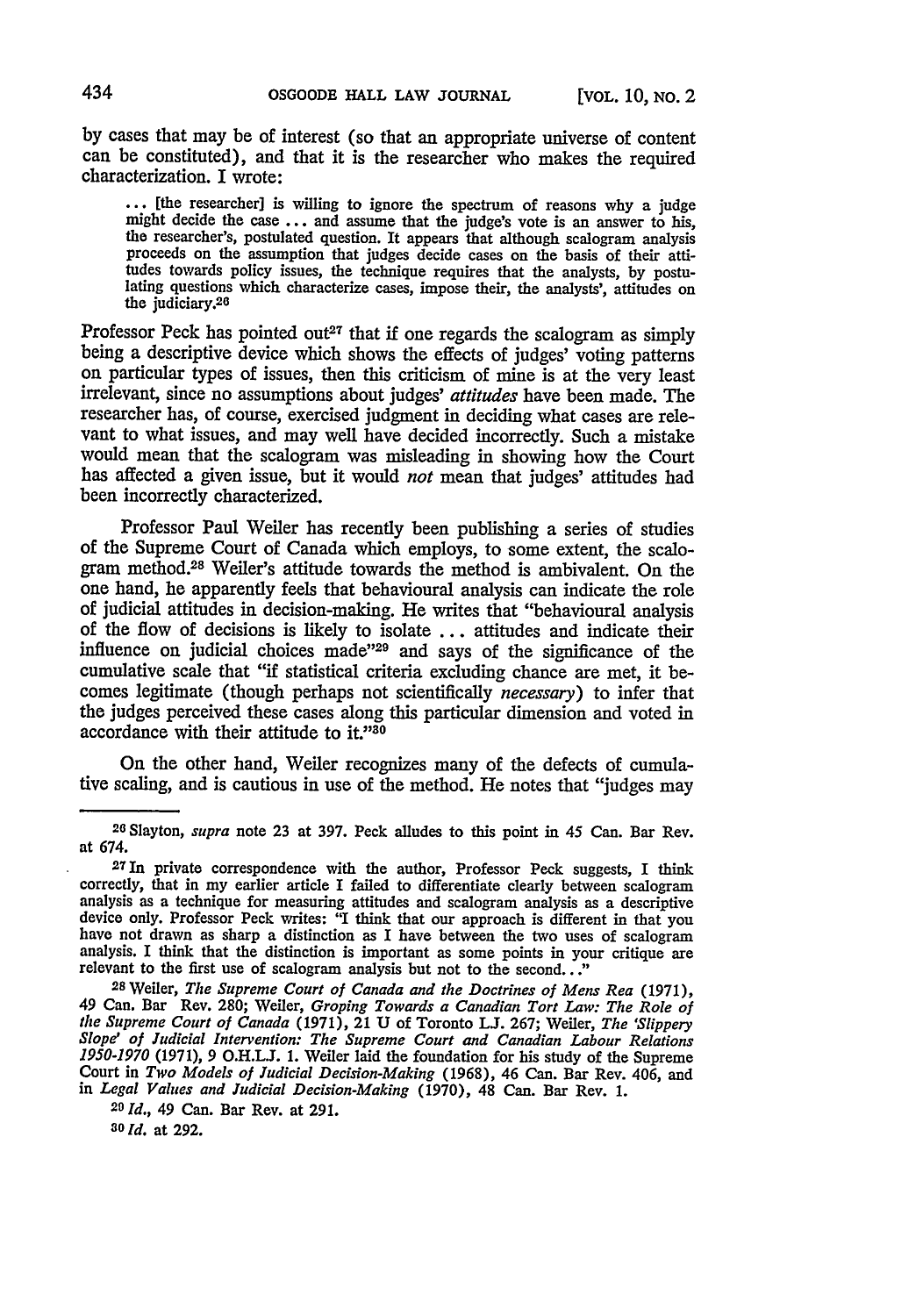not have perceived their votes as expressing, the values which the behaviouralist imputes to their decision."31 More generally, Weiler writes that "I assume that courts are more than judicial voters, and that the significant aspects of judicial behaviour are not confined to their votes,"32 and that "judicial development of rules is the product of reasoned opinions and this process of reasoning must be assumed to have some influence on the rules that result."33 It is interesting to note that in Weiler's article on *mens rea*,<sup>34</sup> only fourteen of eighty-three pages are devoted to scaling. **In** his study of the development of Canadian tort law by the Supreme Court,35 Weiler relied entirely on what might be termed "traditional substantive analysis," although he indicated in a note<sup>36</sup> that he has completed behavioural analyses of the Court's "decisionmaking and opinion-writing pattern" in the tort field which will be published later. Weiler's continued caution in the use of the method is evident from this passage in his tort article:

... it would be a great surprise if such behavioural techniques as scaling judicial decisions did not disclose that the personal attitudes of the judges play a significant role in determining the pattern of decisions which result. This corrective to the analytic and 'black letter' approach to reading judicial opinions should not be pressed to the opposite extreme. The requirement that opinions be written to justify a vote, that a majority must be constructed from groups whose policy and legal attitudes vary, and the customary expectations attendant on judicial reasoning all impose substantial limitations **on** the scope for advancement of preferred values.<sup>37</sup>

The way in which Weler uses behavioural techniques can perhaps best be seen in his study of the Court and Canadian labour relations.<sup>38</sup> There, three tables, depicting the activity of the Court in the labour relations field, the voting and decisional pattern in cases involving direct conflict between union and employer, and the attitude of the Court towards Labour Board decisions, establish a framework for an extensive traditional discussion of the relevant cases. Weiler apparently sees behavioural methods as a useful device indicating fruitful lines for traditional inquiry, and certainly does not see such methods supplanting the old ways. Unlike Peck, however, Weiler does believe that behavioural methods can tell us about the influence of attitudes on decisions, rather than simply about the influence of decisions on issues.

Peter Russell is a political scientist; one might therefore expect him to be more at home with quantitative analysis than a lawyer such as Peck or Weler. In fact, the quantifying techniques he has used in analysis of Supreme Court of Canada cases<sup>39</sup> are somewhat cruder than those employed

- **33** *Id.*
- *84 Supra* note 28, 49 Can. Bar Rev.
- *3 5 Supra* note 28, 21 U. of Toronto **L.**
- *36 Id.* at 150 at 326.
- **a7Id.** at 326.
- *<sup>3</sup> <sup>8</sup>Supra* note 28, 9 **O.H.LJ.** 1.
- **39** *Supra* note 2.

*<sup>31</sup>Id.* at note **9.**

*<sup>32</sup> Id.* at **291.**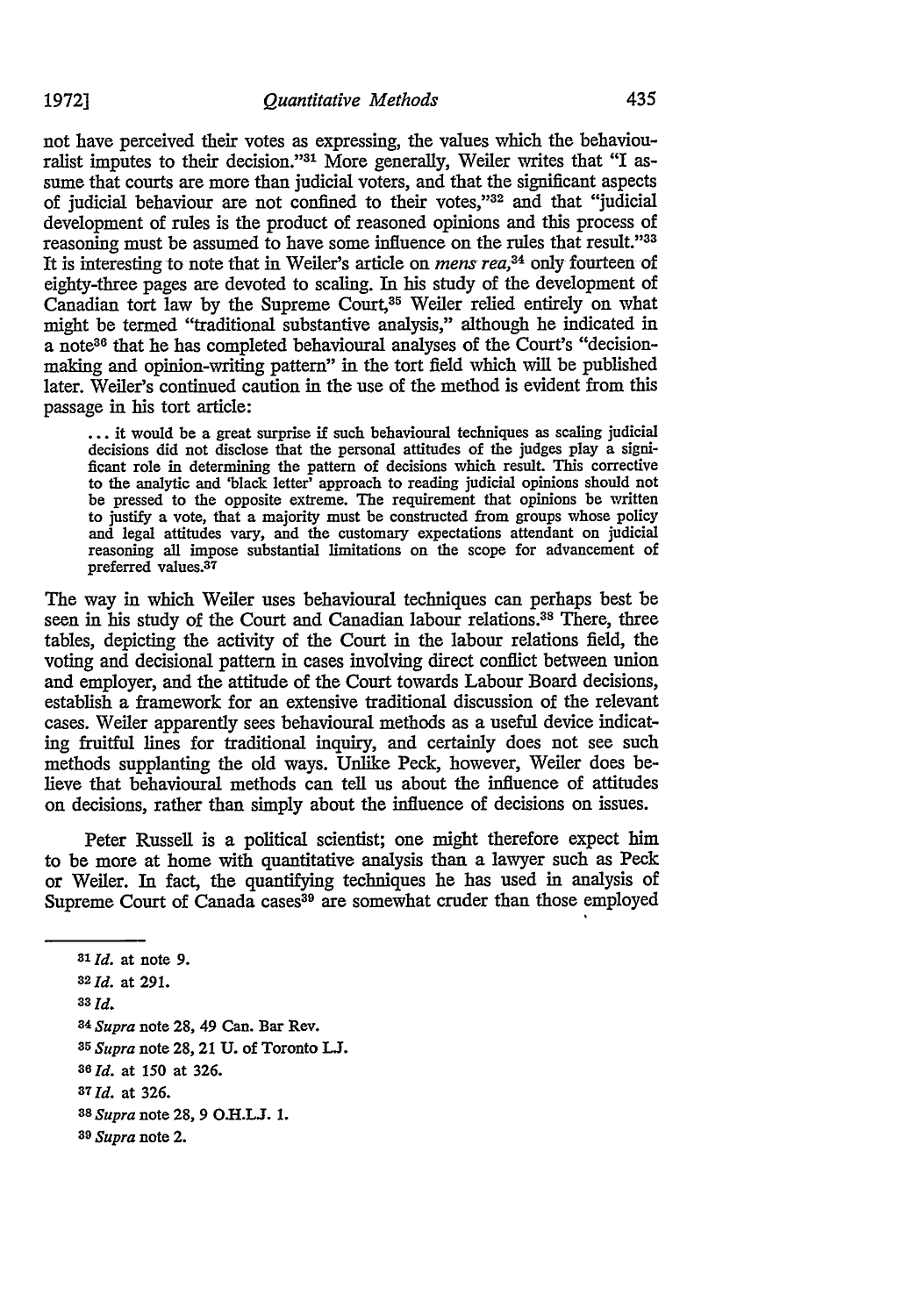in other Canadian studies.<sup>40</sup> This crudeness may simply be symptomatic of an uncertainty and lack of interest on Russell's part in the precise significance and use of quantitative methods as applied to appellate tribunals. Peck considers the value of such methods to be that they demonstrate the impact of appellate decisions on specific issues; Weiler suggests, albeit hesitantly and with qualification, that these methods tell us something about judicial attitude. Russell displays little concern with this crucial question. On balance, he appears to favour Peck's position. He is not prepared to draw categorical conclusions from his data about judges' attitudes: he writes that "it requires only the barest understanding of the judicial process to appreciate the fact that statistics which, as ours do, refer only to the bare outcome of a decision, ignore the complex processes of reasoning which supports judicial decisions. ... Also, it requires only the barest understanding of the logic of induction to realize that the discovery of a co-relation does not prove causation."41 Having made this denial, Russell then casts about for justification of the process which takes up sixty-three pages, almost a quarter, of his study of the Supreme Court. He writes:

While we are willing to acknowledge the limitations of quantitative studies of judicial phenomena **...** we are equally anxious to insist that such studies do have some value. We can only appreciate their value by recognizing the questions to which they are addressed. ... we are convinced that **by** acquiring a firmer empirical basis for the answers we are inclined to give to these questions, our understanding of some of the issues **...** will be enhanced.<sup>42</sup>

This statement, although very vague, and hardly enough to support an analysis over fifty pages long, does suggest that Russell's main claim is that his brand of quantitative analysis illustrates the impact of votes on issues. And yet examination of the issues dealt with **by** Russell reveals that few of them are really substantive. Most of the questions to which Russell seeks answers with a "firmer empirical basis" deal with the internal workings of the Court. They include such matters as: What is the nature of the Court's work? How often is it concerned with provincial law or Civil Code cases? Are there significant differences in its disposition of appeals from different sources? Is there any evidence of cultural alliances of judges on different issues?43 The answers to many of these questions tell us nothing of judges' attitudes or the impact of judges' decisions. They simply verify details of the Court's jurisdiction and day-to-day operations. Such verification is valuable enough. But Russell's confusion as to his purpose and the scanty theoretical underpinnings he provides for his quantifying techniques render his analysis less helpful and less interesting than that of Peck and Weiler.

Canadian quantitative analysts of judicial decisions seem, then, to be uncertain of their art. Russell is confused, Weiler ambivalent, and Peck modest. The central point at issue is whether quantitative analysis is a means of examining judicial attitudes, or of examining judicial impact on issues. **All**

**<sup>40</sup> Russell** himself would probably be the first to admit this crudity. See the quota*tion, supra* note 2.

*<sup>41</sup>* **Id.** at **113.**

*<sup>42</sup> Id.* at 113-114.

**<sup>43</sup> Id.** at 114.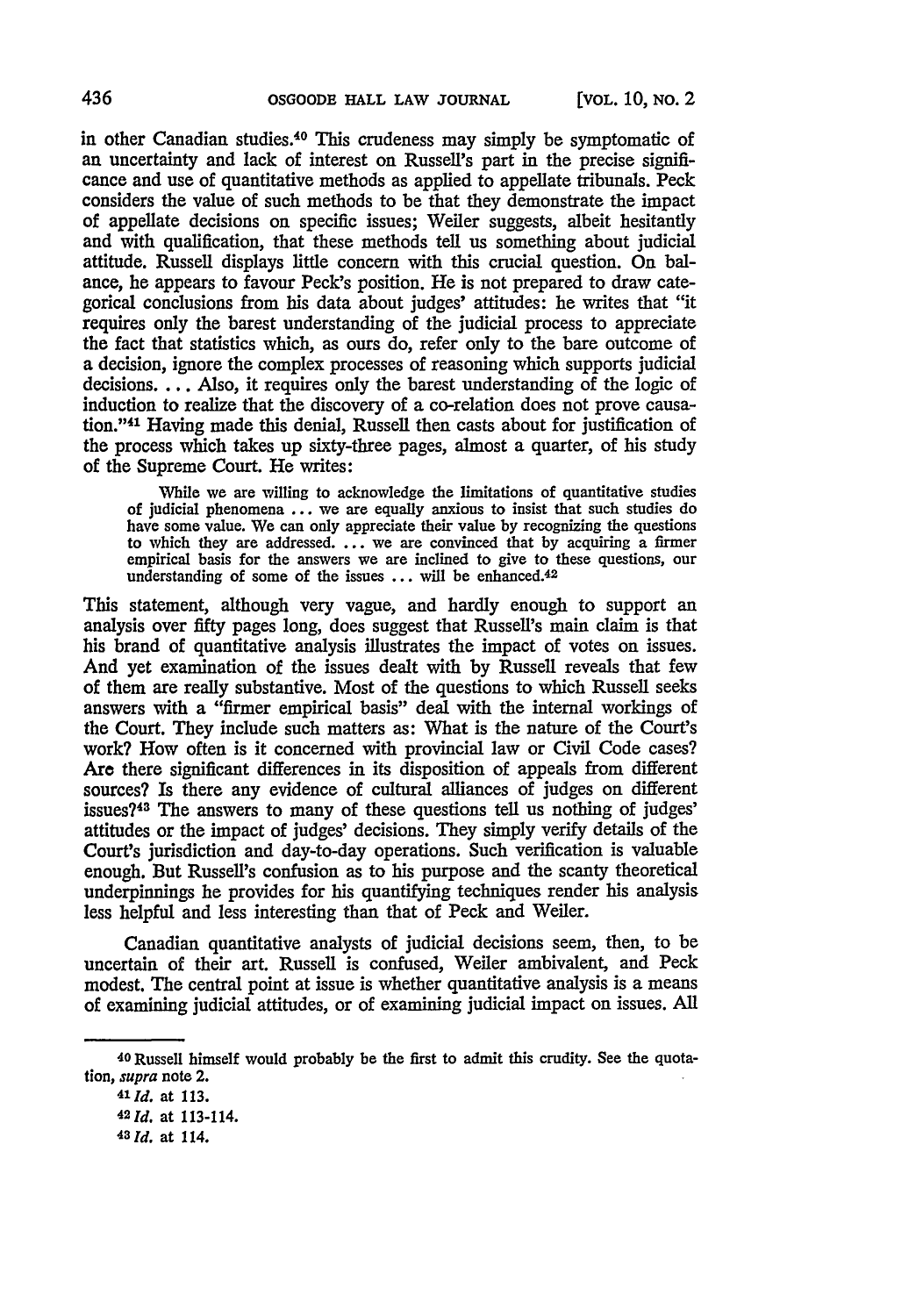comment must be seen in this context. Elsewhere I have attempted to criticize the fundamental assumptions, methodology and internal logic of scalbgram analysis.4 **Of** the fundamental assumptions, I wrote that behaviouralists are wrong in discounting the law as a key element in judicial decision, since much of a judge's attitude is a "legal attitude," and since, in any event, whatever it is that stimulates judicial response, it is the rules and principles of law that define the acceptable limits of that response.<sup>45</sup> I criticized the methodology, because I perceived it as requiring imposition by the researcher of *his* attitude on the judiciary when postulating the question or defining the issue raised by a given case.46 And I pointed out, in these terms, what I considered an internal illogicality:

**The** method can be represented **by** the following three propositions: **(1) if** responses are consistent, they are scalable; (2) if responses are scalable, they are unidimensional; **(3)** if responses are unidimensional, they are scalable meaningfully. **The** result of these three propositions is that if responses are either consistent or scalable (and we have already noted that these terms appear to by synonymous), then those responses are scalable meaningfully.<sup>47</sup>

The result of the three propositions seemed to me presumptuous if not illogical, because that result presumed precisely what scalogram analysis sets out to prove.

Professor Peck has convinced me that my criticisms of fundamental assumptions and methodology are invalid when scalogram analysis is presented as a form of "impact" analysis. This is simply because impact analysis purports to say nothing about judicial attitudes, or, at least, nothing of a categorical and definitive kind. I have referred already in this article to this point. Furthermore, Peck has pointed out to me that he early recognized the internal difficulty to which I have just referred. 48 Peck's writings suggest that it is precisely this difficulty which led him to reject scalogram analysis as a means of investigating judicial attitude. It should be observed that those who apparently have not joined Peck in this rejection (eg, Weiler and Russell) are still vulnerable to the criticisms I sketch above.

What is the attractiveness of these new behavioural and quantitative methods? Why are they competing with, if not supplanting, traditional substantive analysis of appellate judgments? I earlier mentioned "a variety of forces  $\dots$  building in strength over a number of years"<sup>49</sup> which lately have coalesced. One such force is the thought of legal realists, which discounts formal legal reasons for judgment, and emphasizes the character and personality of the judge, together with his intuitive formulation of decisions which

<sup>4</sup> <sup>4</sup> Slayton, *supra* note **23.**

*<sup>45</sup>***Id.** at 399. At 400-401 I noted that judicial attitude may be very important when the judge decides what is the law which limits his freedom of action (when the judge decides what is Hart's secondary rule or Kelsen's *grundnorm*).

**<sup>46</sup>***Id.* at 397.

**<sup>47</sup>***Id.* at **396-7.**

<sup>4</sup> 8 See Peck, *supra* note 2, 45 Can. Bar Rev. **666** at **673,** and *S* O-.LJ. **6** at **19-21.** 49 **See** text, *supra,* at **p.** 429.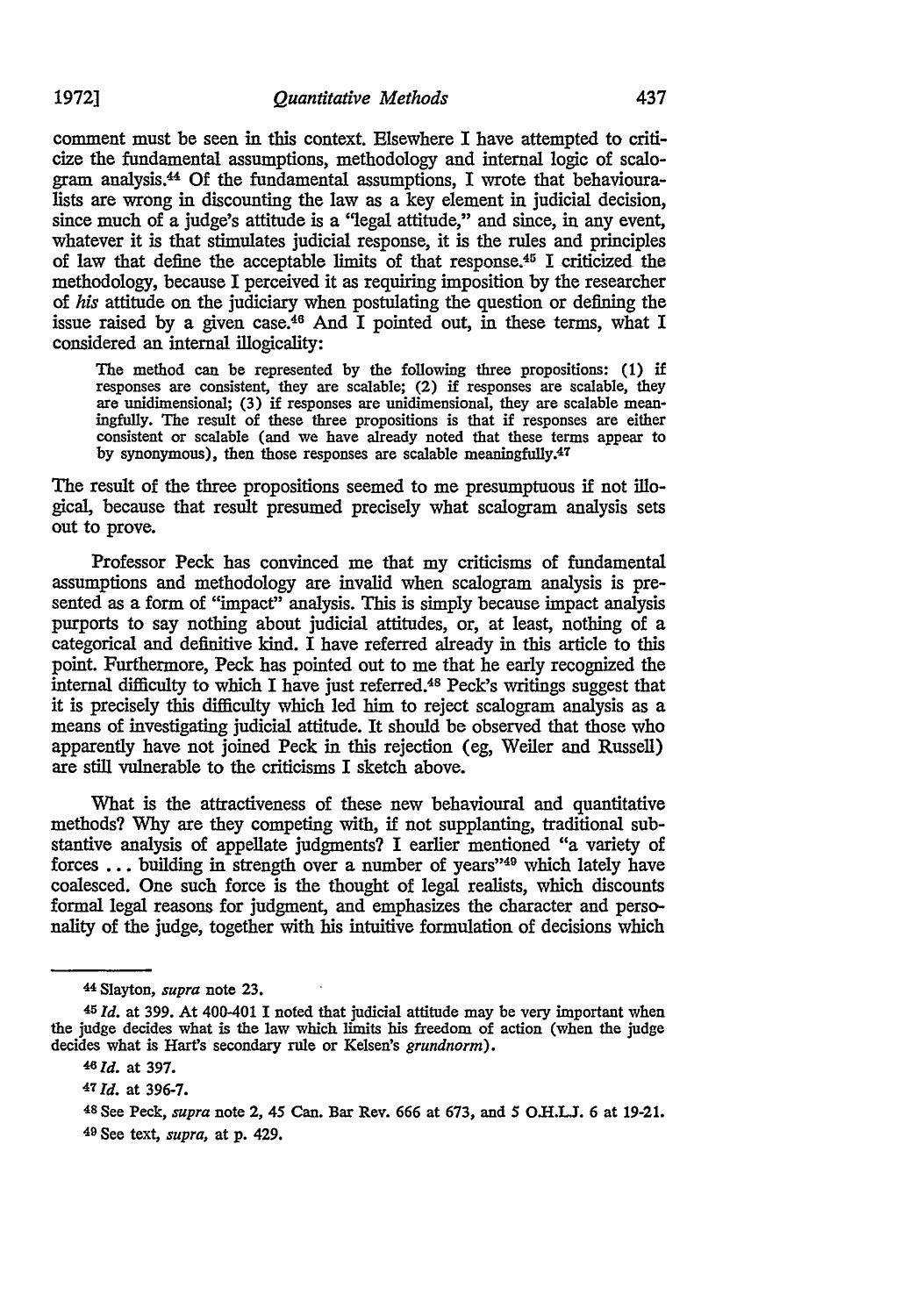only following formulation are justified and rationalized in legal terms.<sup>50</sup> Another influence has been the growing use of quantitative methods in the fields of psychology and, particularly, political science; the imitative faculty is as strong among academic lawyers as it is elsewhere. Finally, one should not underestimate the power of simple boredom; many years of "the same" will inevitably lead those with intellectual curiosity along the paths of experimentation.

I have tried to suggest both limitations in the utility of scalogram analysis, and a degree of confusion in Canada surrounding application of such methods. If we harbour suspicions concerning the usefulness of specific quantitative approaches to the study of law, must we simply revert to the old ways? It is clear that we need not; the range of methods with which Canadian legal academics can and should grapple is enormous. Putting behaviouralism aside, we encounter, for example, what is referred to as the "political process" approach. Just as sociology and anthropology give rise to legal sociology and legal anthropology, so political science has generated a method which assumes "that judges are policy-makers, just like Presidents and congressmen and many administrators. Therefore, the appropriate subject to be studied in investigating the decision-making of courts is not law but the politics of the judiciary."<sup>51</sup> Yet another approach to judicial decisions is what has been termed "impact analysis." Professor Arthur **S.** Miller has identified two facets of impact analysis: "(a) an appreciation by judges of the consequences of their decisions; and (b) an evaluation by commentators of the social effects of judicial decisions.152 Miller writes that impact analysis "looks to the consequences of judicial decisions and evaluates them in accordance with the extent to which they further the attainment of societal goals." $53$  (It might be noted here that Peck probably belongs in the impact analysis camp, and is not a genuine behaviouralist.) 54 Lastly, we might mention "experimental jurisprudence," which is described as "a science of law based on a rigorous application of the scientific method to the study of the phenomena of lawmaking, the effect of law upon society and the efficiency of laws in accomplishing the purposes for which they came into existence."<sup>55</sup> Experimental jurisprudence, although much like impact analysis, goes further in that it attempts to formulate a hypothesis ("jural law") that "describes or predicts results which would occur on application of a similar regulatory law to similar problems."<sup>56</sup>

These various research theories and methods cannot replace traditional analysis, for as their very proponents admit, they are directed, not towards law as such, but towards political science, or sociology, or anthropology. These theories and methods can, however, help us place traditional analysis in context. Furthermore they represent a frontier of contemporary legal research. It would be appropriate for Canadians to develop that frontier, as they have developed others.

<sup>5</sup> 0Frank's *Law and the Modern Mind* (New York: Brentano's, 1930) is representative of this line of thought Professor Peck has suggested to me that although the approach of judicial behaviouralists is broadly similar to that of American legal realists, the real source of judicial behaviouralism is to **be** found in American political science.